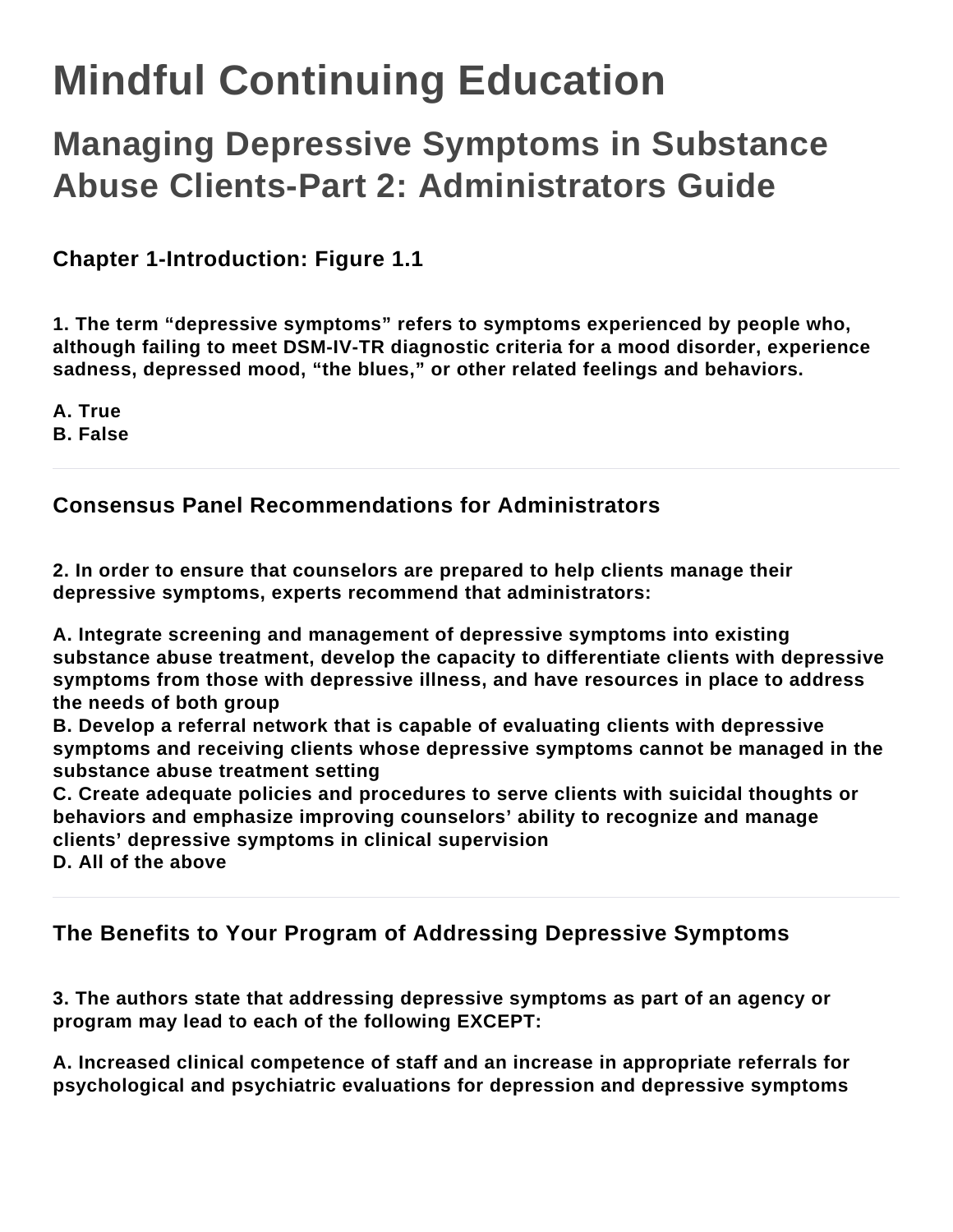- **B. Access to new revenue streams**
- **C. Greater promotion of the mission, values, and goals of the organization**

**D. Increased staff retention, higher levels of staff satisfaction, reduced burnout, stress, and turnover, improved risk management, and reduced liability**

# **Thinking About Organizational Change**

**4. The similarities between recovery in an individual and change in an organization are rather striking in that the organizational change process is highly analogous to the clinical processes of assessment, client-centered treatment planning, treatment delivery, and continuing care.**

**A. True B. False**

# **The Challenge of Implementing New Clinical Practices**

**5. Implementing new clinical practices requires administrators to be prudent in making the new practice fit the context, and in creating an organizational climate that encourages and supports resolution.**

**A. True B. False**

# **The Role of the Administrator in Introducing and Supporting New Clinical Practices**

**6. Successful implementation will ultimately depend on leadership that includes commitment, a vision for change, inspiration, and:**

- **A. Accountability at all levels**
- **B. An open and honest appraisal of change**
- **C. Strong relationships within an organization**
- **D. Decisiveness throughout the process**

#### **Chapter 2-How Do You Identify the Issue or Need**

**7. Since untreated depressive symptoms result in poorer substance abuse treatment outcomes, agencies should determine whether an agency goal is improving retention**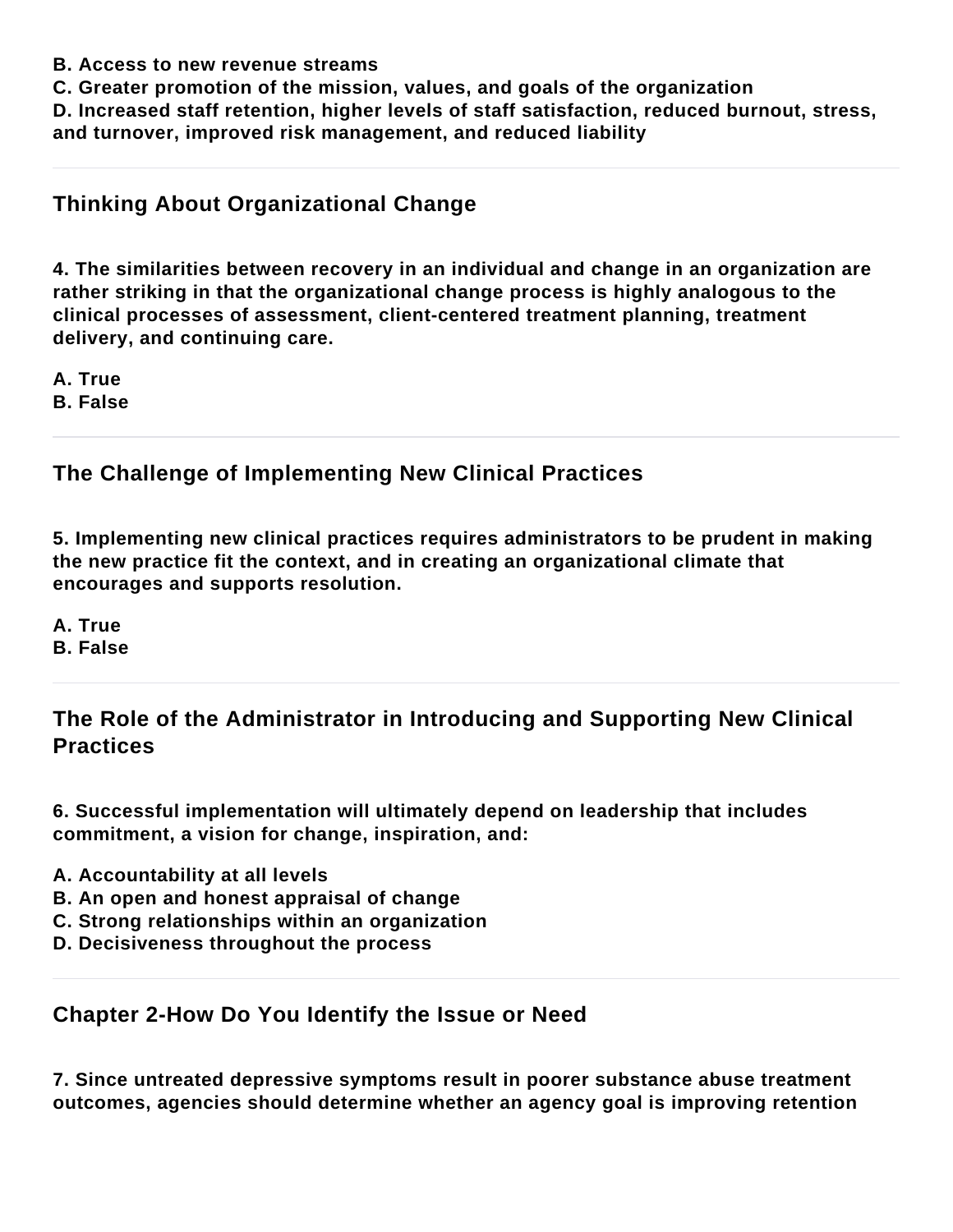**rates of clients with depressive symptoms and more effectively reducing the number of depressive symptoms experienced by the clients.**

**A. True B. False**

# **How Do You Organize a Team To Address the Problem?**

**8. When organizing a team to address managing depressive symptoms among clients, a team of 2-3 people who are chosen by senior administrators should lead the effort.**

**A. True B. False**

#### **Addressing Policies and Procedures**

**9. Implementing organizational change requires an approach to establishing communication and commitment across departments and program areas that is:**

- **A. Multilayered**
- **B. All-inclusive**
- **C. Systemic**
- **D. Dynamic**

#### **Program Description**

**10. Sample policies for incorporating depressive symptom management into substance abuse treatment may include statements such as, "All clinical staff will demonstrate basic competency in screening clients with substance use disorders for depressive symptoms," and "All clients will be screened for depressive symptoms and referred as needed."**

**A. True B. False**

#### **Addressing Staff Competence**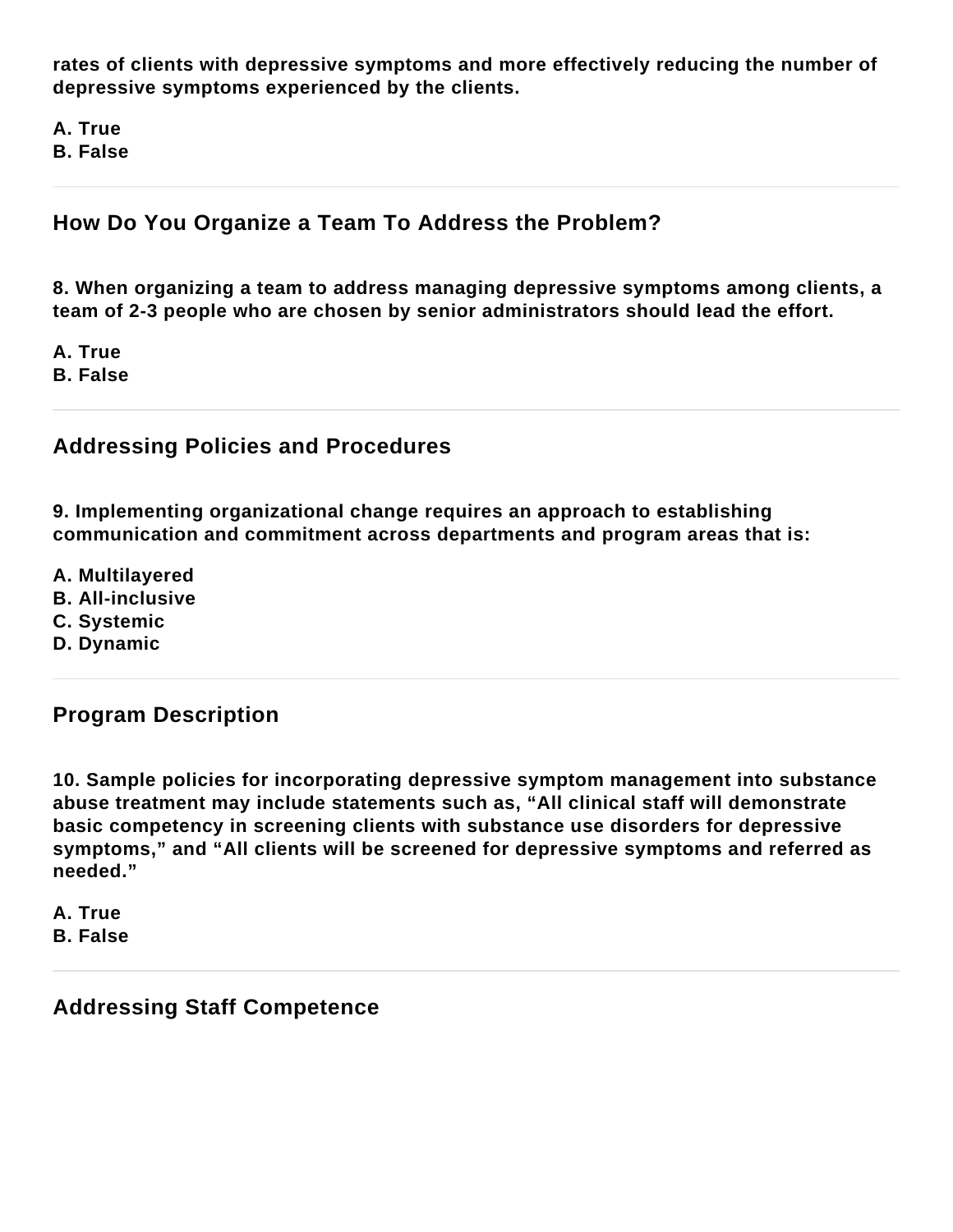**11. Which of the following is NOT one of the recommendations for utilizing critical expertise within an agency?**

**A. Multidisciplinary teams can be formed to ensure that the expertise for providing treatment for co-occurring substance use and mental disorders is available within the agency**

**B. Well-trained and experienced clinicians can be targeted for training and/or enlisted to help less skilled counselors through organizational change**

**C. Clinical supervisors can be used to evaluate and support the work of line staff when applying new interventions**

**D. The agency should prioritize integrating research and practice in order to enhance expertise in all areas**

# **Staff Qualifications and Competencies-Checklist 1: Characteristics and Competencies of Administrative and Support Staff**

**12. Attitudes that are necessary and specific to competent administrative and support staff include the assumptions that clients have a central role in creating and shaping their treatment goals and that substance abuse and depressive symptoms can be both interrelated and independent.**

**A. True B. False**

# **Addressing Gaps in Staff Capacity To Deliver Services**

**13. In order to reinforce agency change, strategies include openly discussing staff feelings related to the change, celebrating victories, promoting feedback about the change, being realistic about goals, using the change leaders in promoting change, and providing training related to the change.**

**A. True B. False**

# **Approaches to Staff Training**

**14. Formal training of the clinical supervisors and counselors providing services for managing depressive symptoms is required, and it should ideally be completed by experts who are external to the operation.**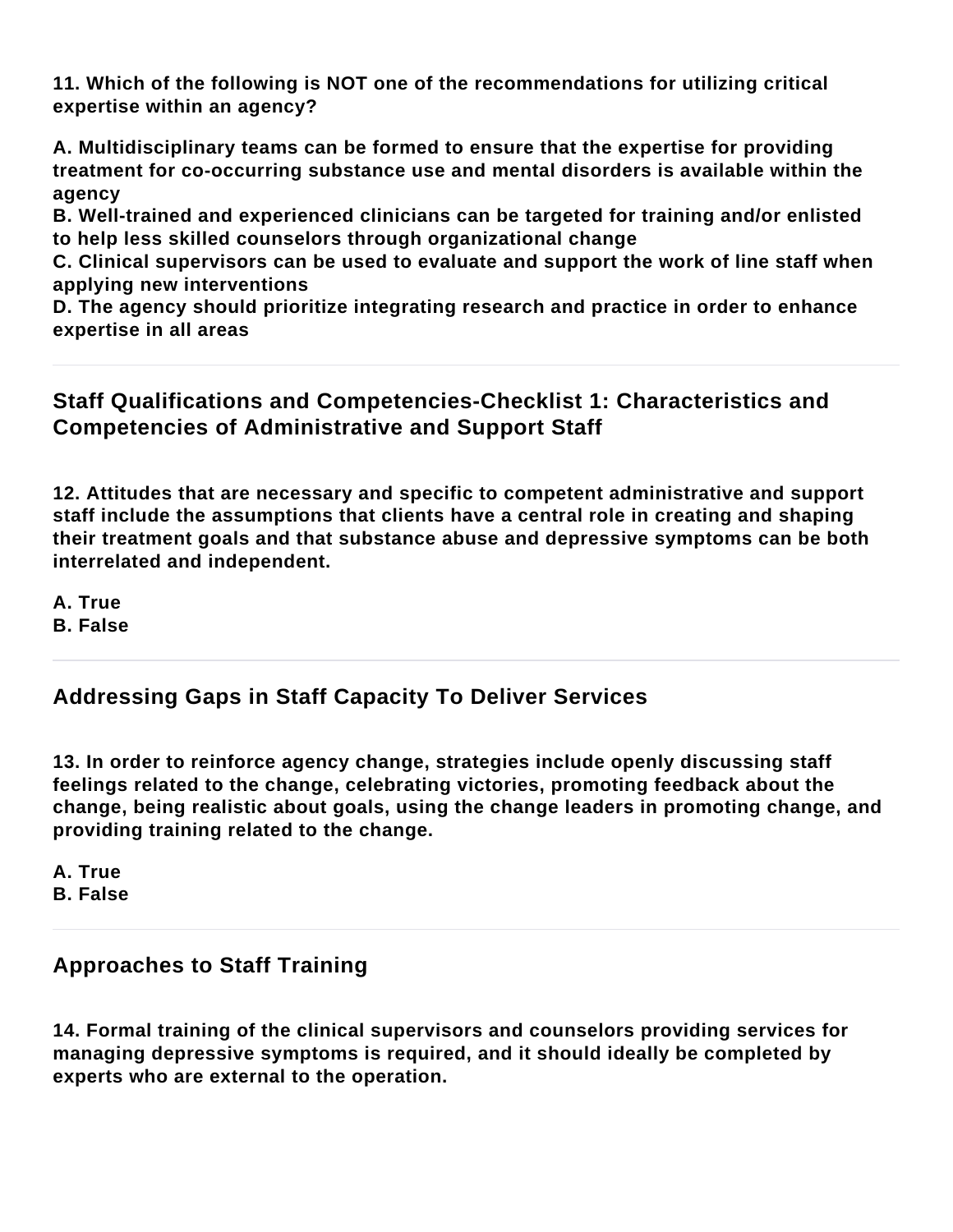# **Addressing Community Relationships**

**15. Specific criteria for screening outside agencies before referring clients who have substance use and depressive symptoms may include ensuring that they have sensitivity to substance abuse treatment issues, a good professional reputation in the community, and:**

- **A. No philosophical impediments to working collaboratively**
- **B. Sufficient expertise to address the needs of clients**
- **C. Willingness to accept referral of clients at increased risk of suicide**
- **D. A mindset for reciprocity**

# **Addressing Financial Considerations**

**16. Integration of services for depressive symptoms is intended to enhance substance abuse treatment outcomes, and because these services are delivered by substance abuse counselors, such services are likely to be reimbursable under the client's substance abuse diagnosis.**

**A. True B. False**

**17. One strategy used by researchers and program implementers is to clearly describe the active elements of an intervention and define them in behavioral terms so that the degree of implementation can be assessed, by using a:**

- **A. Dependability checklist**
- **B. Fidelity checklist**
- **C. Adherence checklist**
- **D. Consistency checklist**

# **Appendix D-DSM-IV-TR Mood Disorders-Substance-Induced Mood Disorder**

**18. Substance-induced mood disorders tend to present during intoxication or withdrawal from the substance, and they generally have as lengthy a course as other depressive illnesses.**

**A. True**